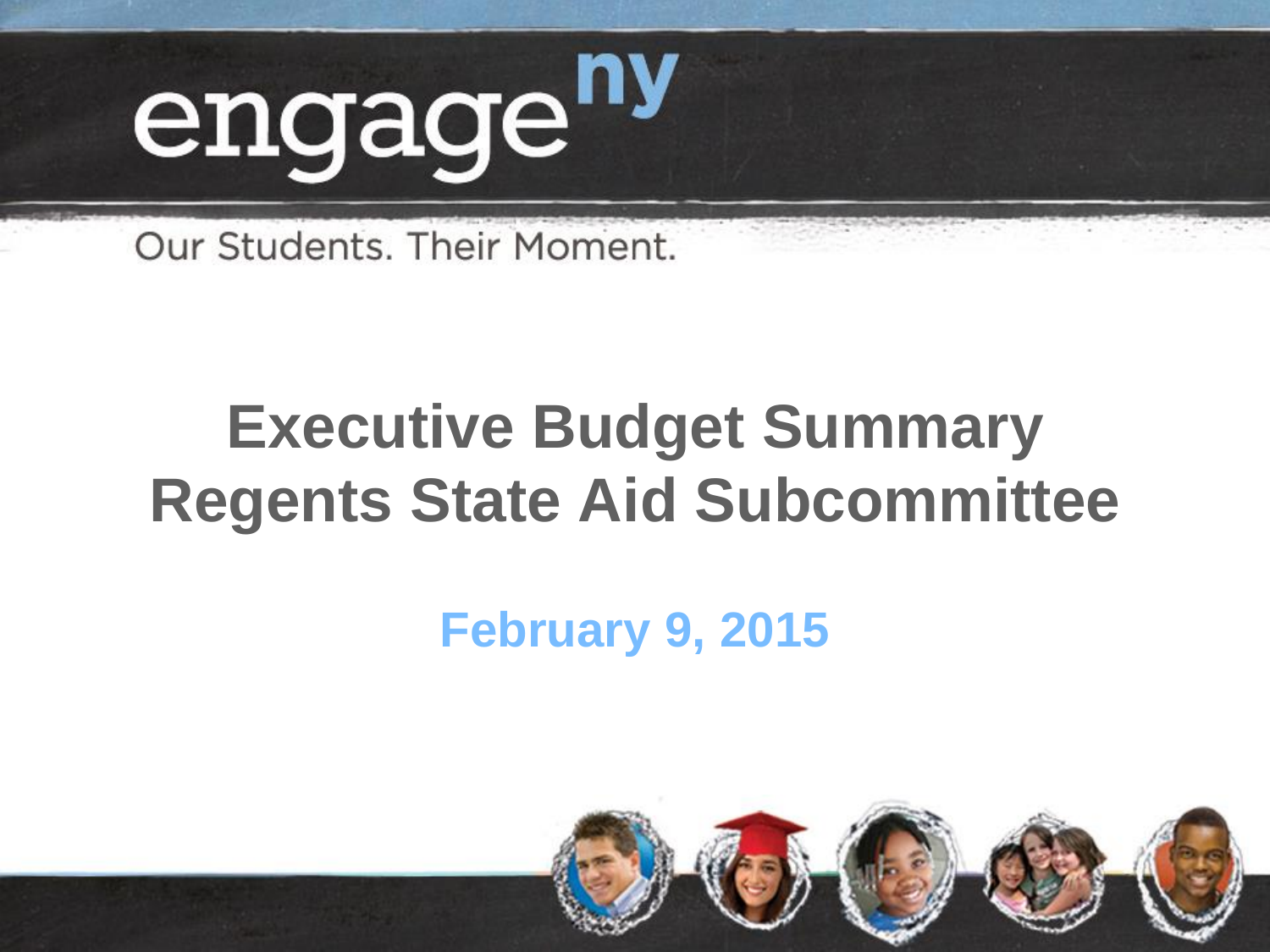### **Overview**

- **Review of the Regents State Aid Proposal**
- **Context**
	- **Overview of the Budget Cycle**
	- **School Aid Database Updates**
	- **School Aid Growth Cap**
- **Executive Budget Summary**
- **Next Steps**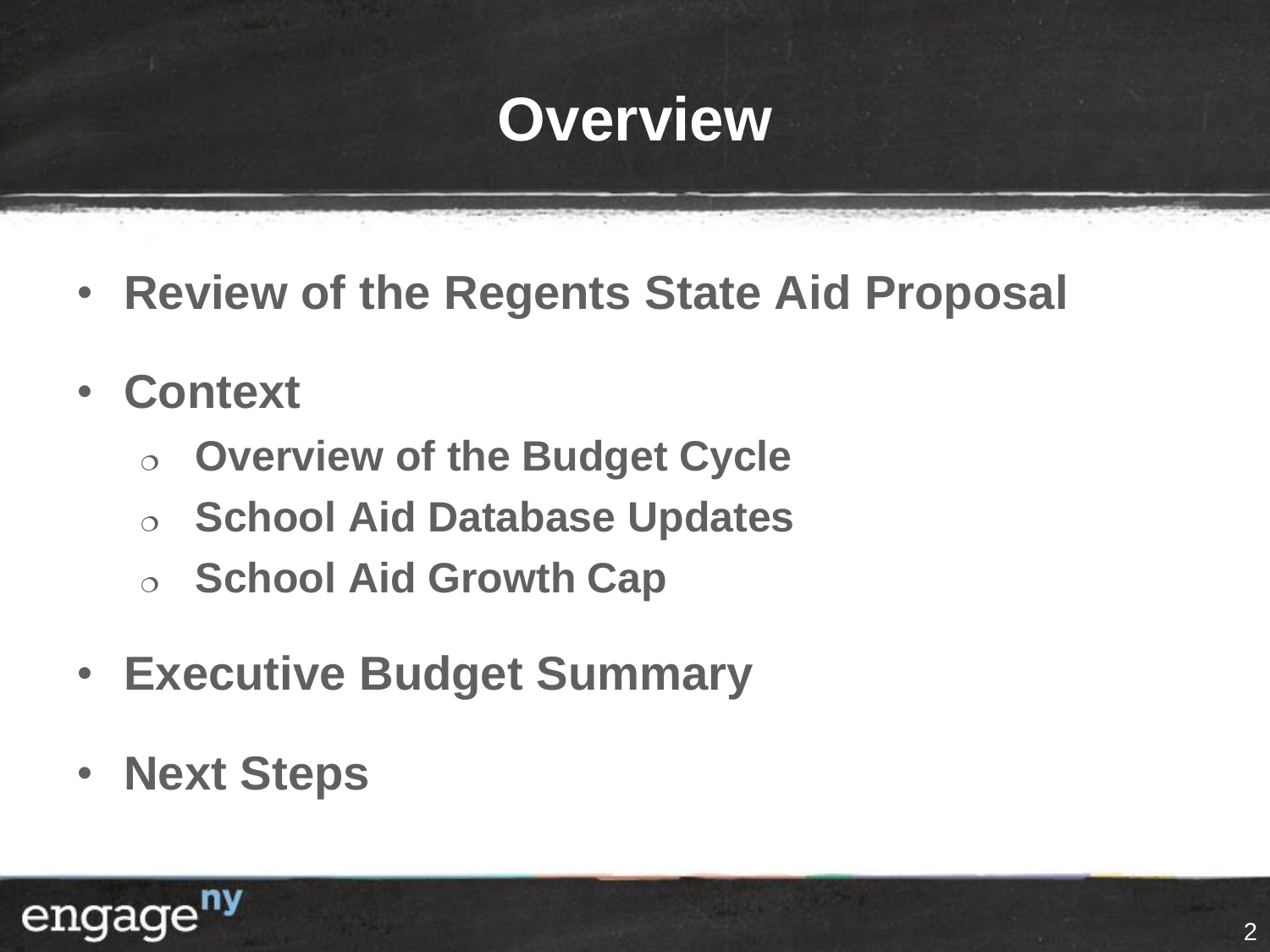# **Regents State Aid Proposal**

- **\$2 billion proposed increase, targeting multiple priority areas**
- **Major Components:**
	- **Transition Operating Aid:** \$1.1 billion
	- **Expense-based Aid Increases:** \$306 million
	- **Consolidation and Expansion of Prekindergarten Programs:** \$251 million
	- **Aid for English Language Learners:** \$86 million
	- **Strengthening Teacher and Leader Effectiveness:** \$80 million
	- **CTE Enhancements and Special Services Aid:** \$65 million (with expansion of BOCES Aid impacting 2016-17 school year)
	- **Instructional Materials Aids:** \$51 million
	- **Aid for Enrollment Growth and Surges:** \$40 million

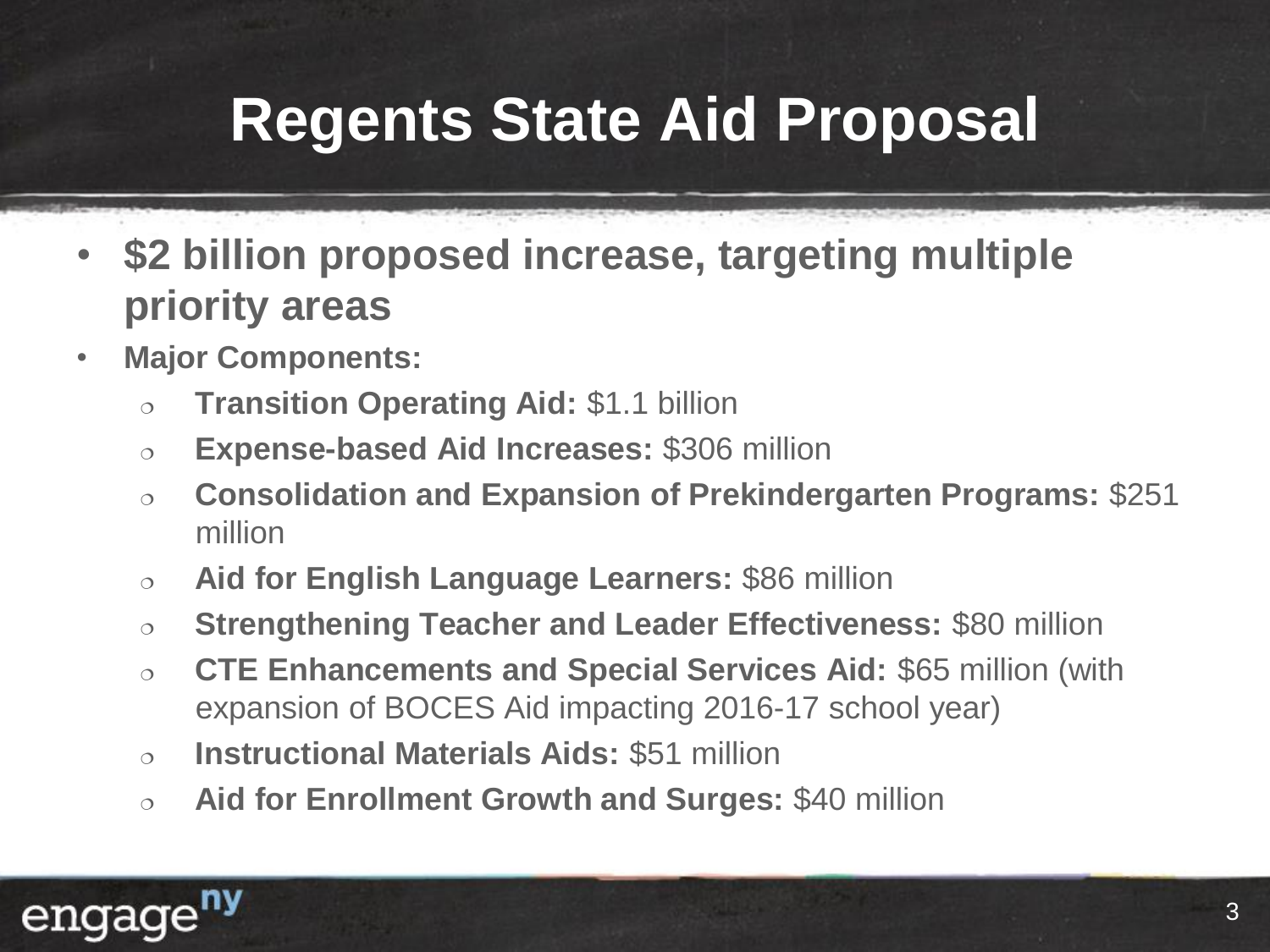# **Regents State Aid Proposal**

- **Provides for the following use on one-time settlement funds:**
	- **\$260 million in School Aid "Prior Year Claims"**
	- **\$100 million in special education aid claim backlog (payments to counties)**
	- **\$238 million to accelerate the new pre-k programs to a standard "70/30" payment schedule, providing districts funding upfront rather than waiting a year**
	- **\$50 million for a new CTE capital facilities fund**
	- **\$30 million to offset district costs for converting to optical scanner voting machines (currently required to switch after July 1, 2015)**

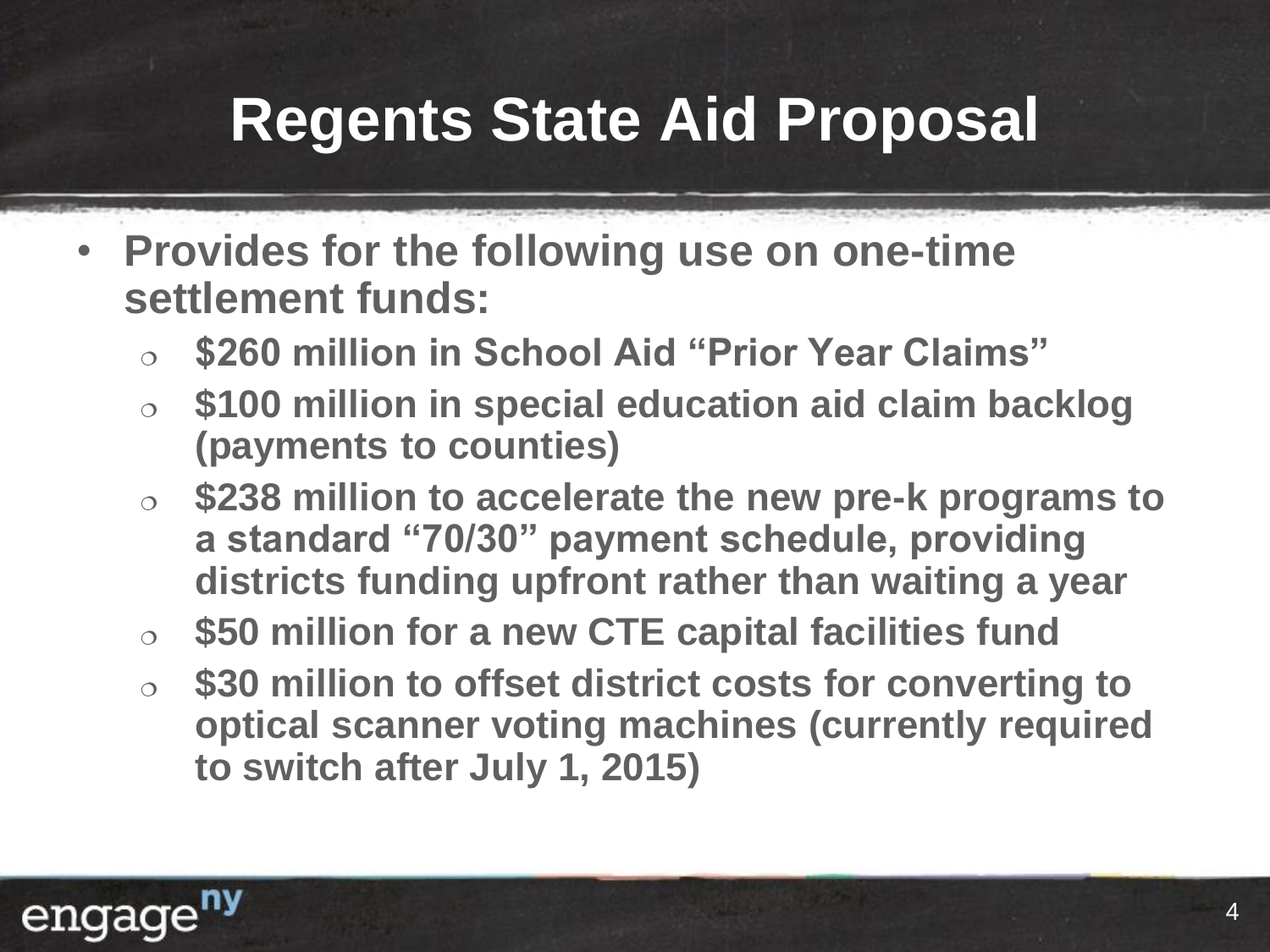# **Overview of Budget Cycle**

**In recent years, the budget cycle has followed this schedule:**

- **November Database:** Provides first estimates for aid in the upcoming year
- **December:** Regents State Aid Proposal
- **January:** Executive Budget
- **February Database:** Updates aid estimates; typically used for Enacted Budget
- **Early March:** One-House Bills
- **April 1:** Enacted Budget, release of enacted aid runs

#### engag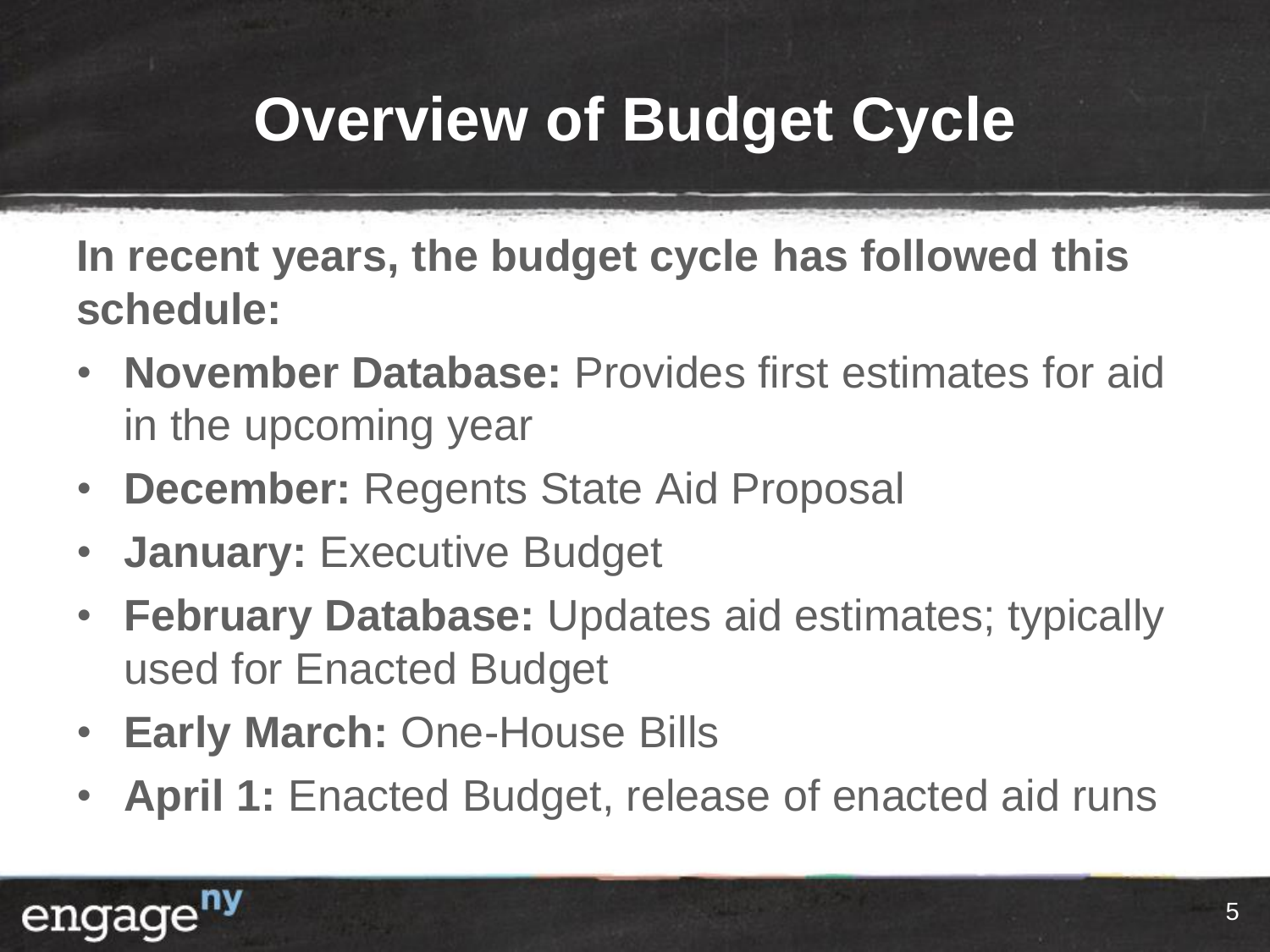## **School Aid Database Updates**

- Initial November estimates based on a combination of preliminary data (estimated by districts) and certain assumptions and/or other estimates
- Districts refine data submissions up until one year after the close of the school year

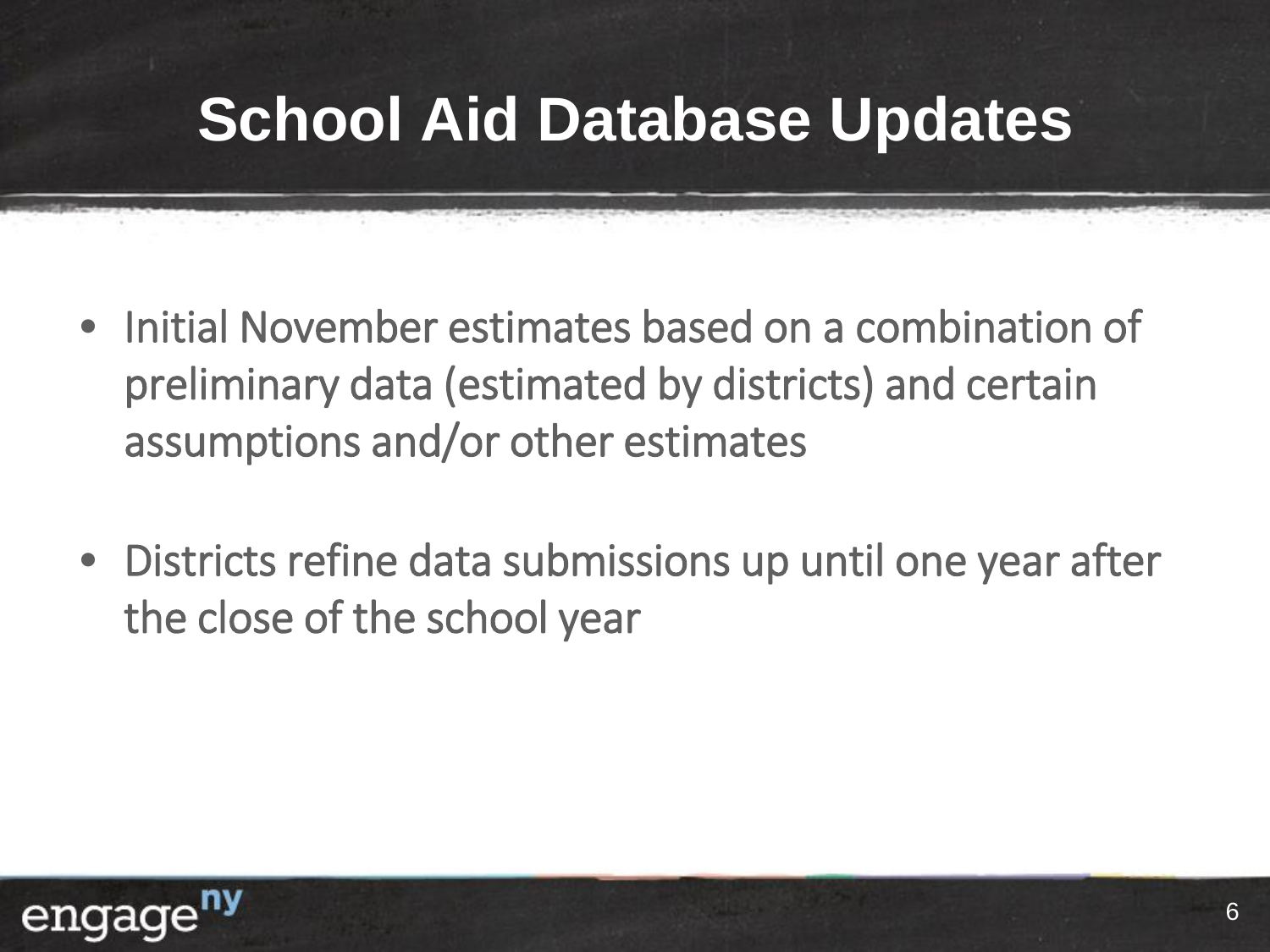# **School Aid Growth Cap**

- **Enacted in the 2011-12 Budget**
- **Ties future aid increases to the annual growth in NYS personal income**
- **Calculates a set dollar amount increase, regardless of base year amount**
- **Sets aside \$50 million for Governor's competitive grants programs**
- **The 2012-13 enacted budget adhered to the cap, but the 2013-14 and 2014-15 enacted budgets exceeded the cap**
- **2015-16 Calculation: 1.7%; \$376 million**

engage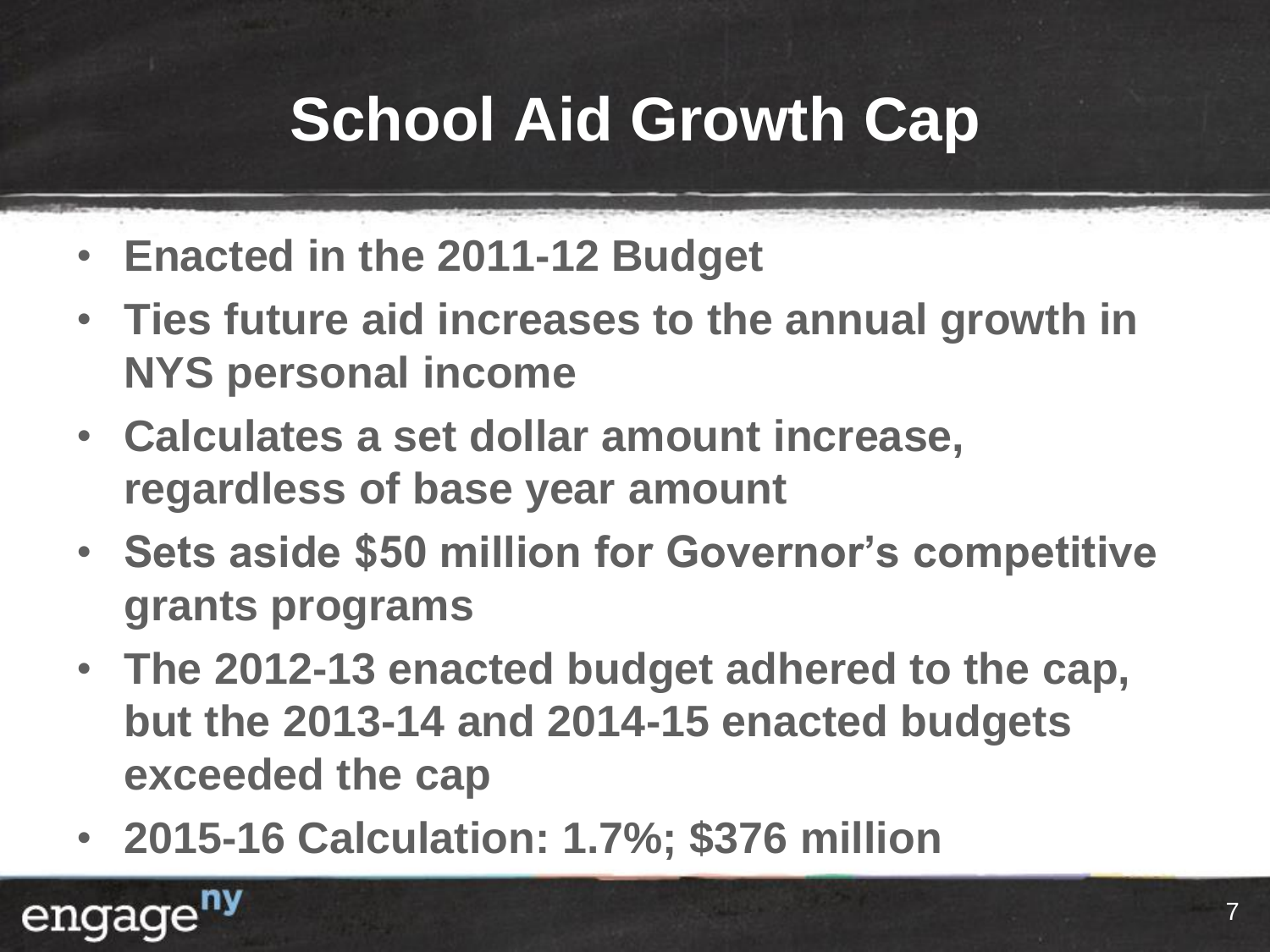## **School Aid Growth Cap**

| <b>School Year</b> | <b>Statutory</b><br><b>Growth Cap</b> | <b>Enacted Aid</b><br><b>Increase</b> |
|--------------------|---------------------------------------|---------------------------------------|
| 2012-13            | 4.1%; \$805M                          | 4.1%; \$805M                          |
| 2013-14            | 3.0%; \$610M                          | 4.9%; \$992M                          |
| 2014-15            | 3.1%; \$658M                          | 5.3%; \$1.13B                         |
| 2015-16            | 1.7%; \$376M                          | ???                                   |

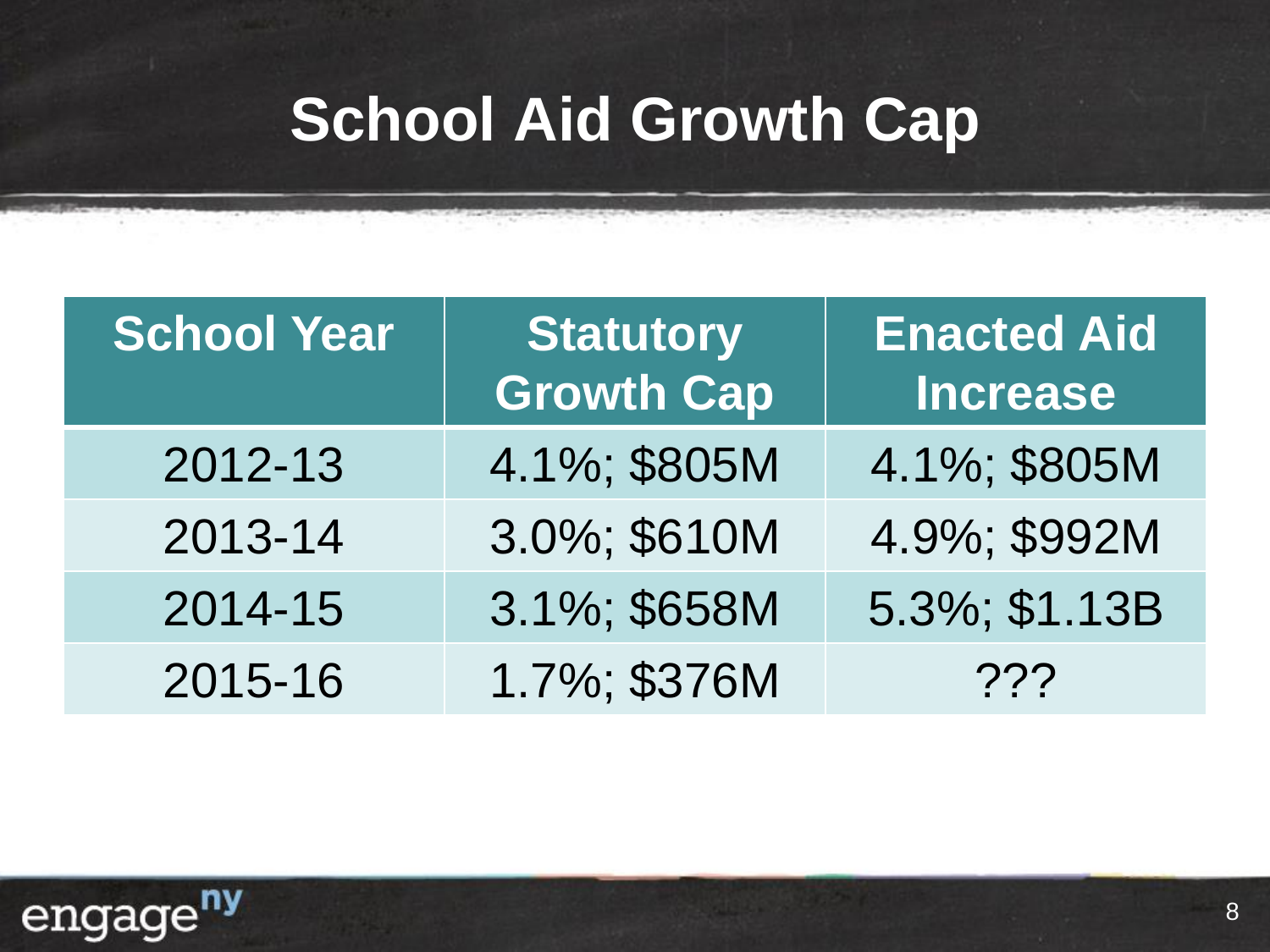- **Proposed a minimum and alternative School Aid increase, subject to enactment of the Education Opportunity Reform package in its entirety**
- **Minimum, if not enacted: \$377 million or 1.7%**
- **Alternative, if enacted: \$1.1 billion or 4.8%**
- **Totals represent a statewide amount; no individual district amounts are known because there are no specific aid formulas**
- **Budget language signals Academic Enhancement Aid, High Tax Aid, and UPK will be carried at their 2014-15 levels.**

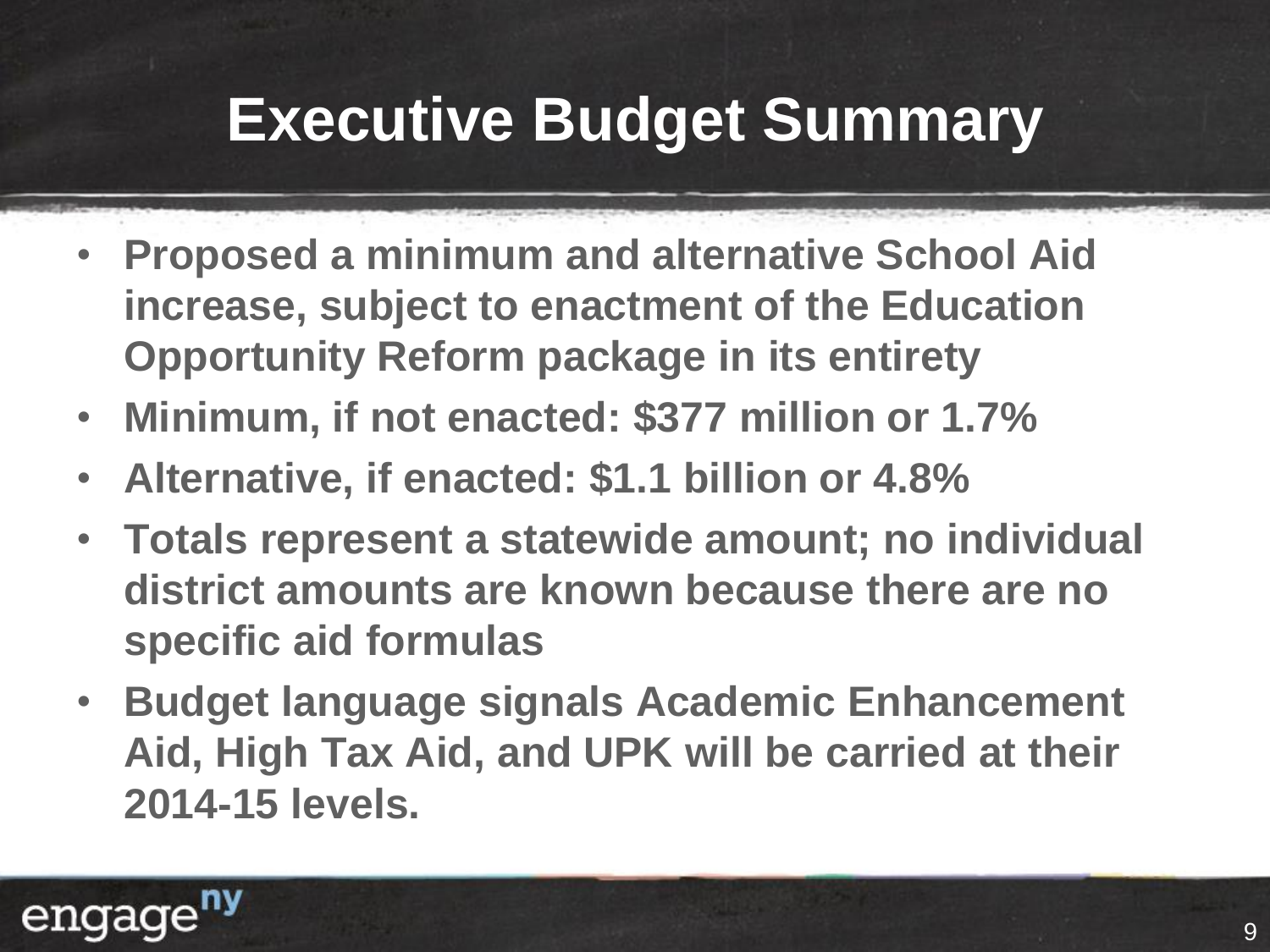- **No specific proposals = no runs; SED is unable to produce runs even if requested;**
- **Unknowns about potential expense-based aid (Building, Transportation, etc.) changes mean the November database, while the best available data, may not accurately reflect true aid estimates.**

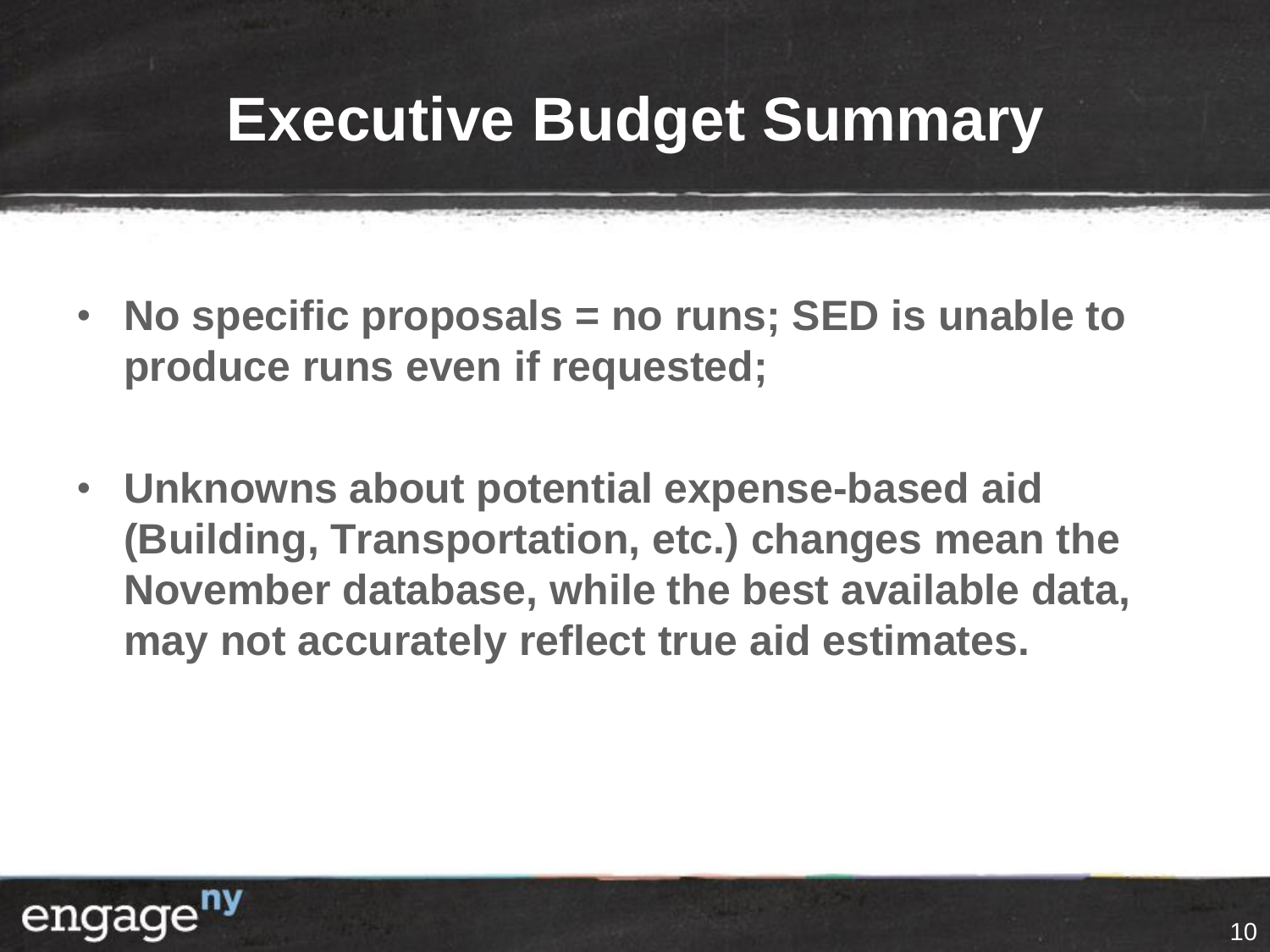- **Other initiatives:** The Executive Budget also provides \$50 million for the following initiatives:
	- **Three-year-old Prekindergarten (\$25 million):** Provides funding for a new grant program for full-day and half-day programs for three year-olds;
	- **Turnaround Strategies (\$8 million):** Provides funding for turnaround strategies based on a plan developed by the Commissioner;
	- **Teacher Residency Program (\$3 million):** Provides funding to establish resident teachers with professional development and training through a plan developed by the Commissioner and administered through a non-profit third party;

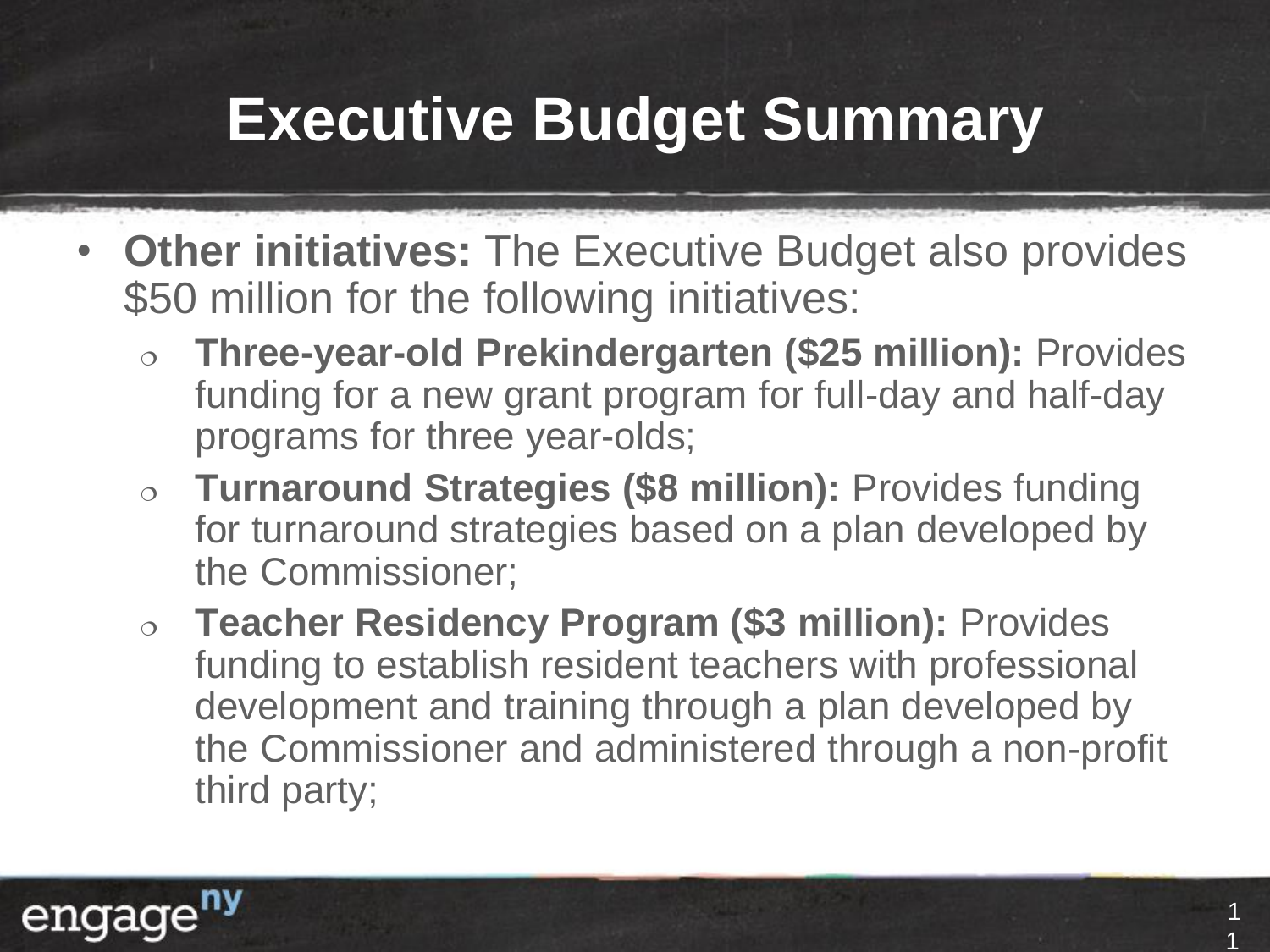#### • **Other initiatives, continued:**

- **Masters-in-Education Incentive Scholarship (\$3 million):** Provides funding for awards to eligible teachers to receive scholarship support for their master's degree, to be administered by the Higher Education Services Corporation;
- **QUALITYstarsNY (\$3 million):** Provides funding, which may be suballocated to the Office of Children and Family Services, for administration of the state's early childhood education quality rating system;
- **P-TECH (\$3 million):** Provides funding for an additional round of this existing grant; and
- **Master Teacher Program (\$5 million):** Provides funding for an additional round of this existing grant.

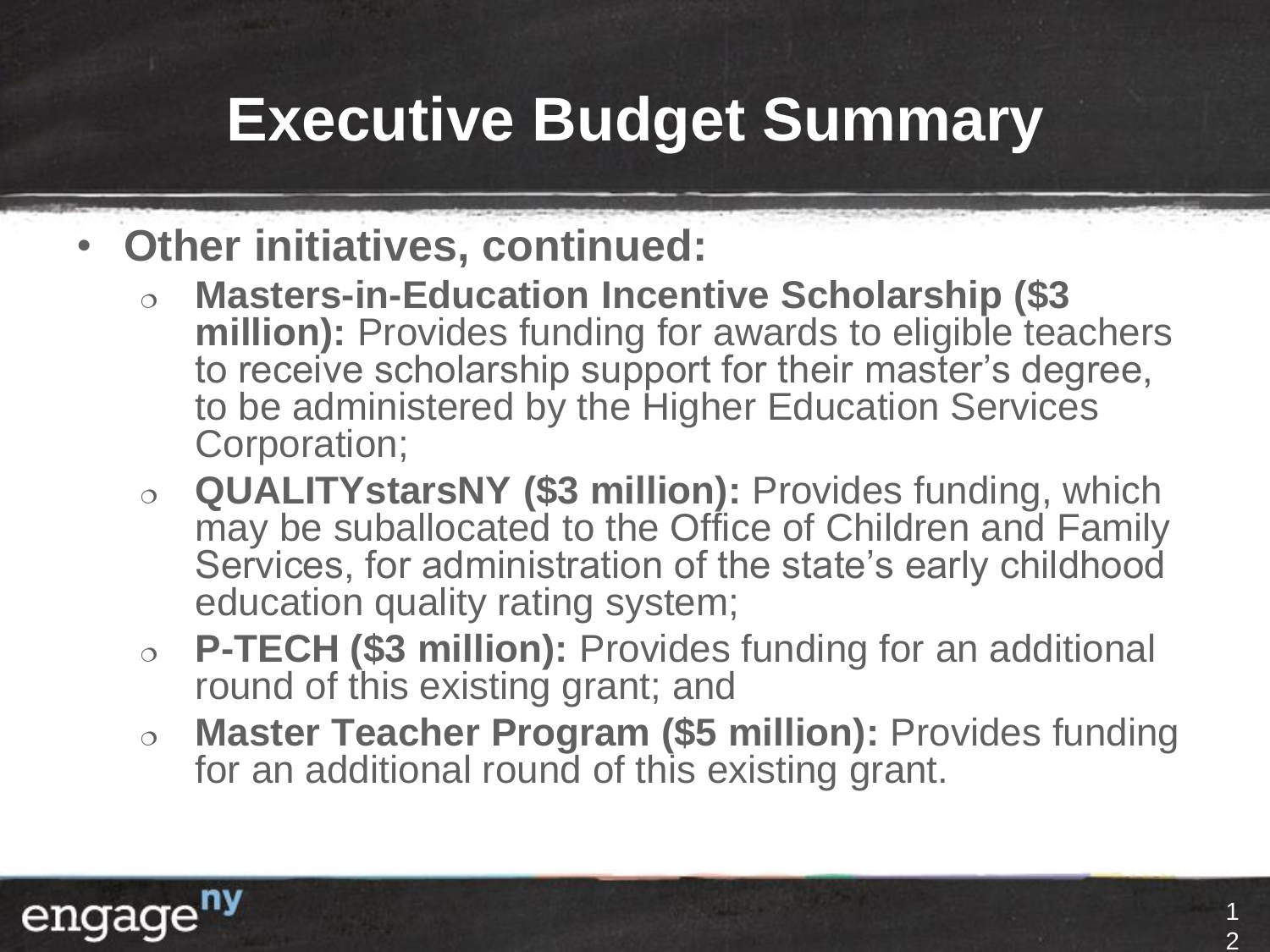#### • \$**340 million Statewide Full-Day Prekindergarten**

- $\circ$  No new funding for additional rounds for rest-of-state districts
- $\circ$  In NYC only, \$48 million of last year's award was for one-time start-up costs; the Executive Budget would allow this funding to be re-awarded for NYC pre-k slots

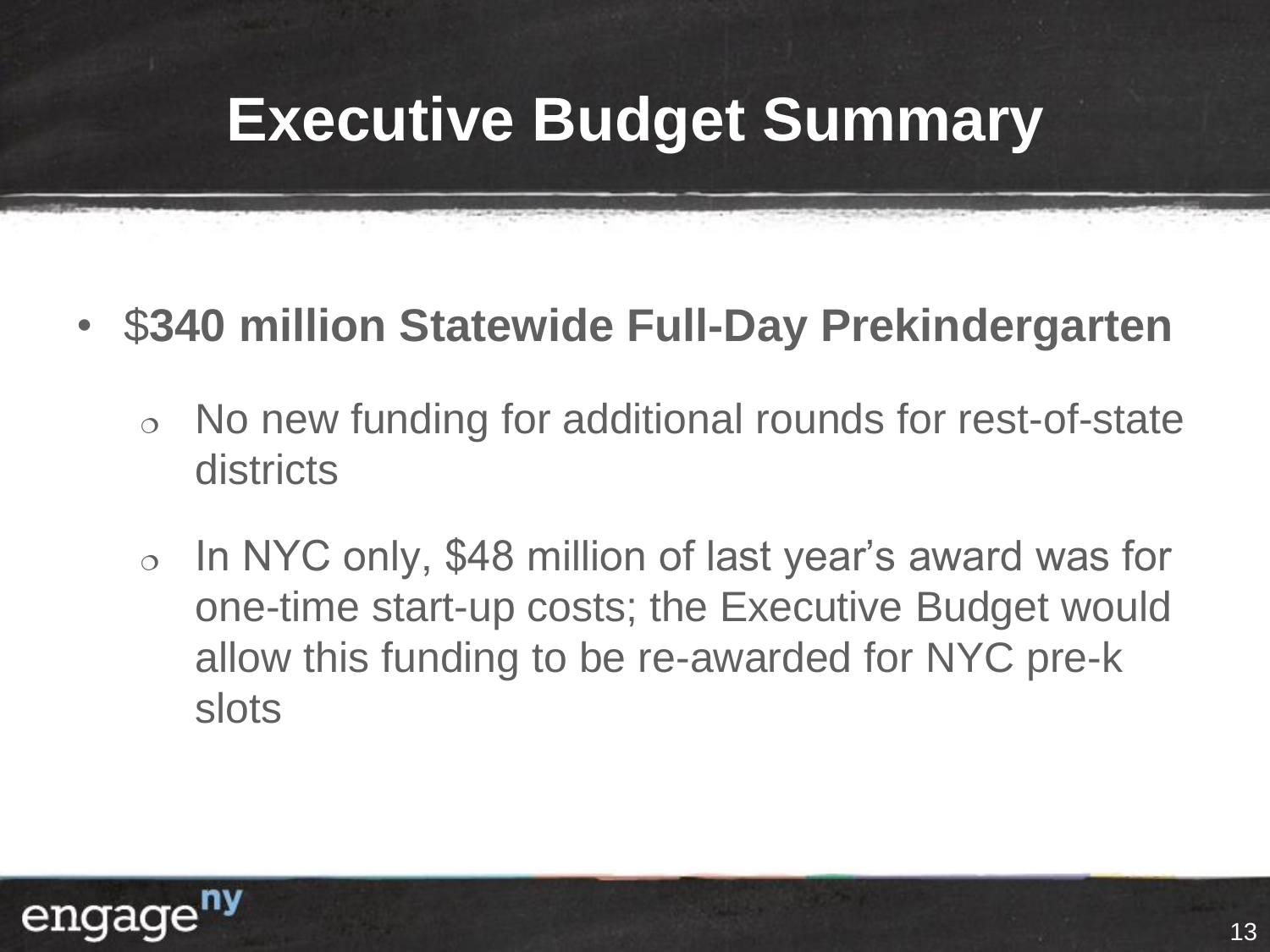- Use of Settlement Funds
	- $\circ$  No proposed use of funding for education-related initiatives
	- o No proposed \$500 million fund for local government consolidations